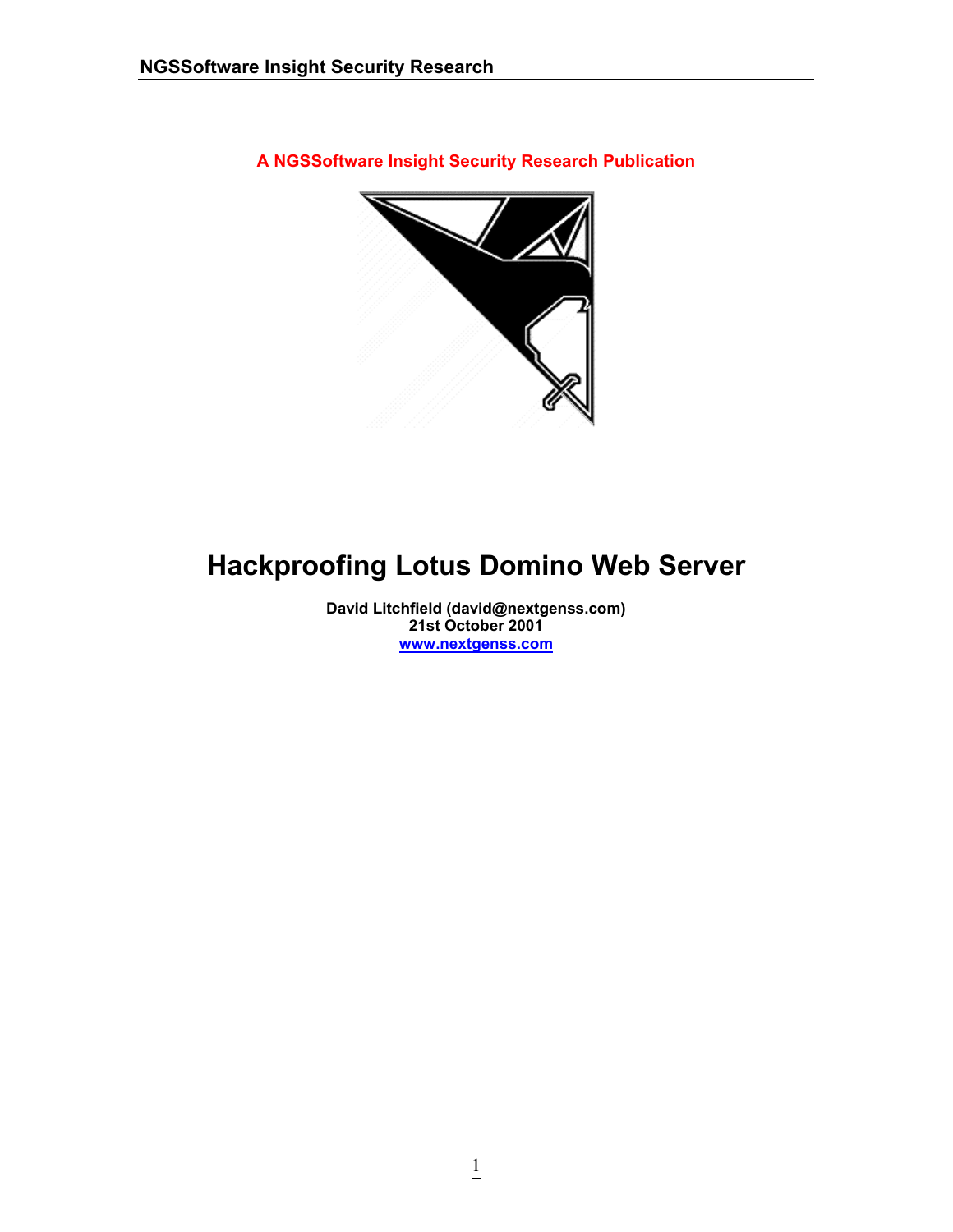## **Introduction**

#### **Brief**

This document describes how to secure the web service that comes with Lotus Domino. It is written to show Lotus Domino administrators how an attacker would attempt to subvert the security of a Domino Web server and provide insight into the mind and modus operandi of a Domino hacker. The attacks are explained in detail to aid understanding and include information on how to prevent these attacks. Some of the preventative measures explained here may require upgrades or the application of security patches, whereas others simply require a modification in the Domino Directory or tightening of access control lists

#### **What is Lotus Domino and what are Notes Databases**

Lotus Domino is an Application server designed to aid workgroups and collaboration on projects. It provides services such as SMTP, POP3, IMAP, LDAP, HTTP and a Notes database server. All information is stored in Lotus Notes databases. For example when a mail is sent to a Notes user it is stored in a Notes database. When users use Domino's web service they navigate through Notes databases. These databases are not of the relational type such as Oracle or Microsoft's SQL server, but rather it is document based. Documents are grouped into views and are edited and created through the use of forms.

The logical structure of a Notes Database could be described as in Figure 1:



Fig1. Logical Structure of a Notes Database

On the left hand side there are views, folders, forms and agents. Folders group views together and views contain documents. As we can see in the diagram View1 can see documents 1 through 3\*, View 5 can see documents 4 through 6\*, whereas View3 can see all the documents. Views and folders can be considered as high level database objects and documents as low level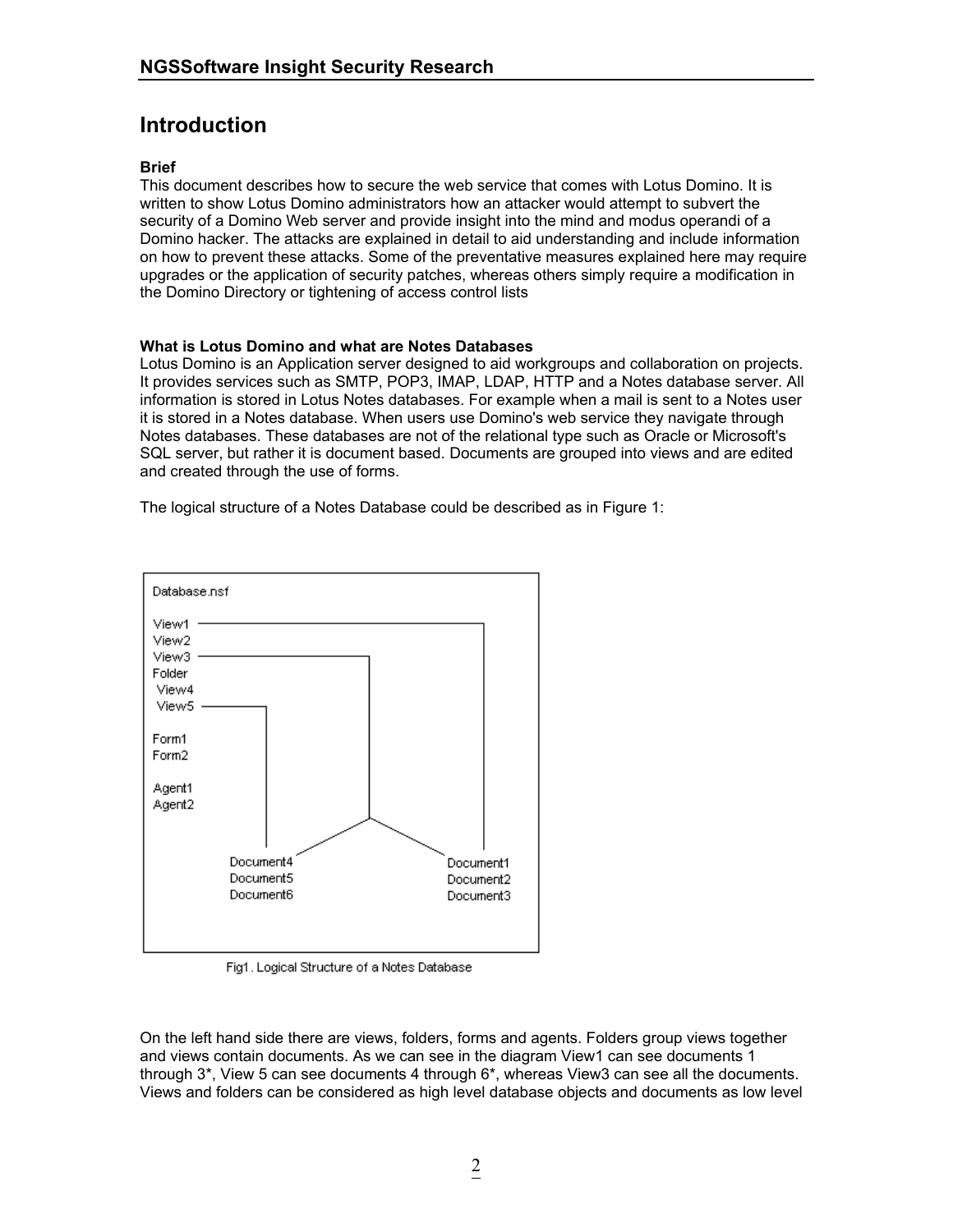database objects. Forms and agents are more high level objects and are used to manipulate the low level documents.

\* As we will see later on in this document this is not strictly speaking true. Just because a document is not listed as being in a view it can still be accessed through that view which opens up a security hole.

Notes databases are given the file extension .nsf and examples are names.nsf, the Domino Directory and log.nsf, the Notes Log. Notes databases can also have a .box file extension, and these usually indicate that they are mailboxes. When Domino is installed databases are stored in the lotus\domino\data directory. Non-database data such as HTML files are stored in the lotus\domino\data\domino\html directory. Further to Notes databases there are Notes template files that have a .ntf file extension and these are stored in the directory same directory as the Notes databases. (This has some relevance to the Domino web server's security discussed further on into this document.)

## **Notes Databases and the Domino Web Server**

Users interact with a Notes database over the web using commands in the query string of a URL. For example to open a database a user would request

http://server/statrep.nsf?OpenDatabase

It is important to note that query strings can be denoted with an exclamation mark (!) in Domino. For example

http://server/statrep.nsf!OpenDatabase is equivalent to http://server/statrep.nsf?OpenDatabase

Anyone setting up IDS systems for Domino should be aware of this feature. Besides the OpenDatabase command there are many more: OpenServer, OpenNavigator, ReadEntries, OpenView, ReadViewEntries, OpenDocument, EditDocument, CreateDocument, DeleteDocument, SaveDocument, ReadDesign, OpenForm, ReadForm, OpenAgent, SearchView, OpenIcon, OpenAbout and OpenHelp are some of the more common ones. Some of these have a major impact of the applications security, some only if the databases Access Control Lists are set improperly. We will examine these commands and describe what they do and why they can offer an avenue of attack by a potential hacker. Throughout this document we'll be using the Statistics Reporting database, statrep.nsf, as an example. We choose this database as, by default, there are no ACLs set on this database. In other words the default access is set to manager meaning that anonymous web users have complete control over this database - in itself a security risk.

# **Application attacks**

## **Commands which act on the server as a whole**

## **The OpenServer command**

#### **Example: http://server/?OpenServer**

This command will list the databases on a Domino Server. This has security implications because being able to list the databases on the system could alert an attacker to the presence of more sensitive databases on the system - for example "customers.nsf". By default database browsing is not allowed and a request for the OpenServer command will elicit a 403 Forbidden response from the server. If the command is successful and you want to disable it open names.nsf and edit the Servers document in the Server view. From the Internet Protocols tab set "Allow HTTP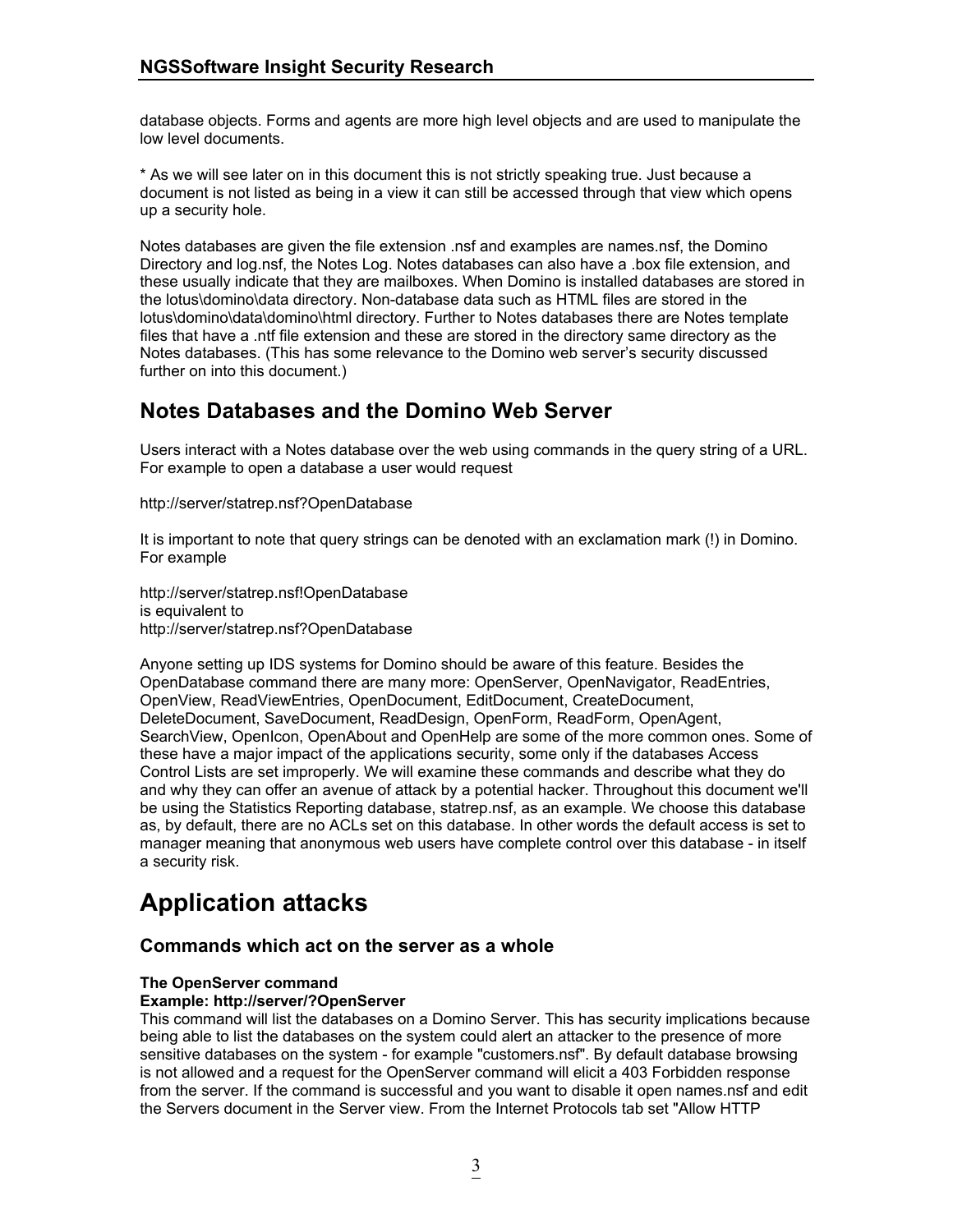Clients to browse databases" to No. This command doesn't affect a single database - it is a server-wide issue.

### **Commands which act on a database**

#### **The OpenNavigator command**

#### **Example: http://server/statrep.nsf/home?OpenNavigator**

Notes databases can have a navigator - similar to a user interface that exists to aid users to navigate to data and documents. Every database comes with a default navigator - called \$defaultNav. This navigator simply shows a list of visible views and folders. When combined with the \$defaultNav, the OpenNavigator command opens a security hole as it presents a list of visible views in the database:

http://server/statrep.nsf/\$defaultNav?OpenNavigator

Note that the default Navigator will not show a list of hidden views - though there are other ways to get this information - see the section on Database Structure Enumeration.

There is information freely available on how to prevent access to the default Navigator on the Notes web site (www.notes.com) - however their suggested fix doesn't work and can be easily by-passed. It describes how to create a URL to Redirection mapping (this part is right). Here is their fix:

Open the servers view and then click on the Actions menu bar item then select Web -> Create a URL Mapping/Redirection. This will open up the Mapping/Redirection form. On the Basics tab you want to set up a "Url -> Redirection" action. If the server in question is a virtual server from the site information tab enter its IP address and optionally a comment. In the mapping tab enter in the "Incoming URL path" edit box "\*/\*.nsf/\$defaltNav\*". In the "Redirection URL string" edit box enter a url where you'd have the person redirected to - for example /. You need not enter anything in the "Administration" tab. Once this has been done save and close the document and issue from the Domino console the command tell http restart for the changes to take effect.

There are two things wrong with setting the Incoming URL path to  $*$ /\*.nsf/\$defaltNav\*

Firstly, if we make a request for the database using the ReplicaID

such as http://server/8000000000000000/\$defaultNav

then the pattern matching will be broken.

Secondly if we substitute any characters for their hex encoded equivalent,

for example /foo.nsf/\$%64efaultNav

then, again, the pattern matching is broken.

A Domino administrator needs to create a URL redirection mapping for every possibility and when you consider /\$%44efaultNav works just as well as /\$%64efaultNav you have to take into case sensitivity. Because of this it would be far too impracticle to have a mapping for every variant. It is suggested therefore that only the first two characters be taken into consideration - \$d.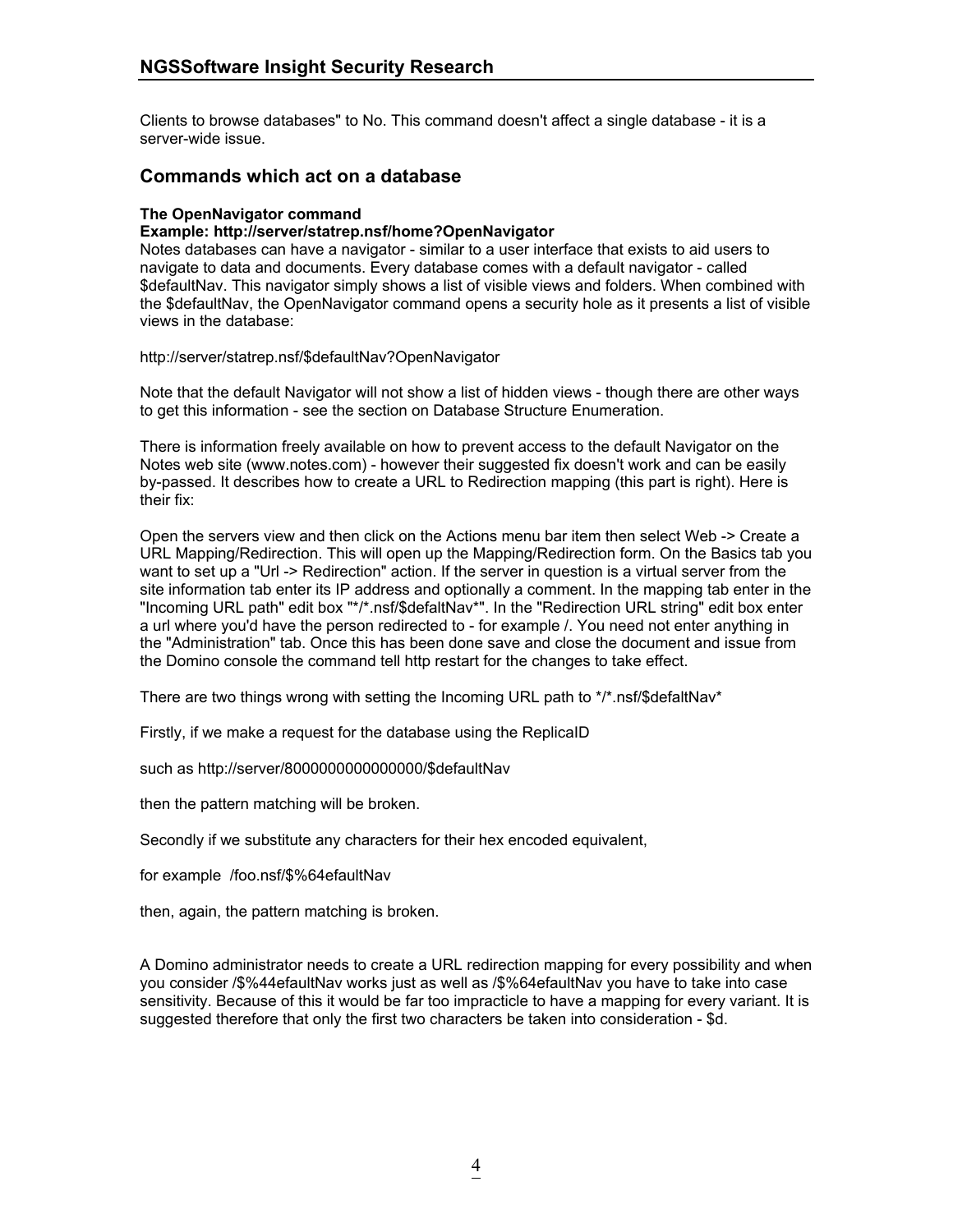This way only 8 mappings need to be created:

\*/%24D\* \*/%24d\* \*/%24%64\* \*/%24%44\* \*/\$d\* \*/\$D\* \*/\$%64\* \*/\$%44\*

Note that if you substitute the leading slash with %2F or %5C the redirection mapping still works:

http://server/foo.nsf%2f\$defaultNav produces a 500 Unable to process request response,

whereas

http://server/foo.nsf%5C\$defaultNav

performs the redirection.

NGSSoftware Insight Security Research have also tested variants of double URL encoding and UTF-8 encoding and these seem not to work - i.e. an attacker cannot get access to the default Navigator. If you have a normal database view which starts with the characters "\$d" then this fix will prevent access to this view from over the web as any request that contains with "/\$d" will be redirected. To work around this you could set up an alias for this view. Once the changes have been made from the Domino Server console issue the command "tell http restart" to load these changes.

Having said all this if access control lists are set properly on the database and its objects then even if someone were able to access the default navigator then this pose little risk.

#### **The ReadEntries command**

#### **Example: http://server/statrep.nsf?ReadEntries**

This command returns an XML listing of visible views. This XML listing contains information such as the views' Universal NoteID (UNID) and the views' name. This command exists to allow Java applets to work out what view are accessible for its use. Essentially this command returns to an attacker the same information as a request to the default Navigator so if you've prevent access to the default Navigator but not prevent access to ReadEntries then it was for naught. Like with the default Navigator fix a URL to Redirection mapping should be created taking into consideration all possibilities. However in this case you must use ! and ? and R but also note that this will also prevent the ReadForm, ReadViewEntires and ReadDesign commands and therefore may not be viable. It is better to secure a database and its objects using proper ACLs. Note that if clients are to access this database using Java applets preventing the use of the ReadEntries command may cause the applets to cease form working.

#### **Commands which act on a View**

#### **The OpenView command**

**Example: http://server/statrep.nsf/view?OpenView**

This command lists documents within a view. Normally this command does not present a problem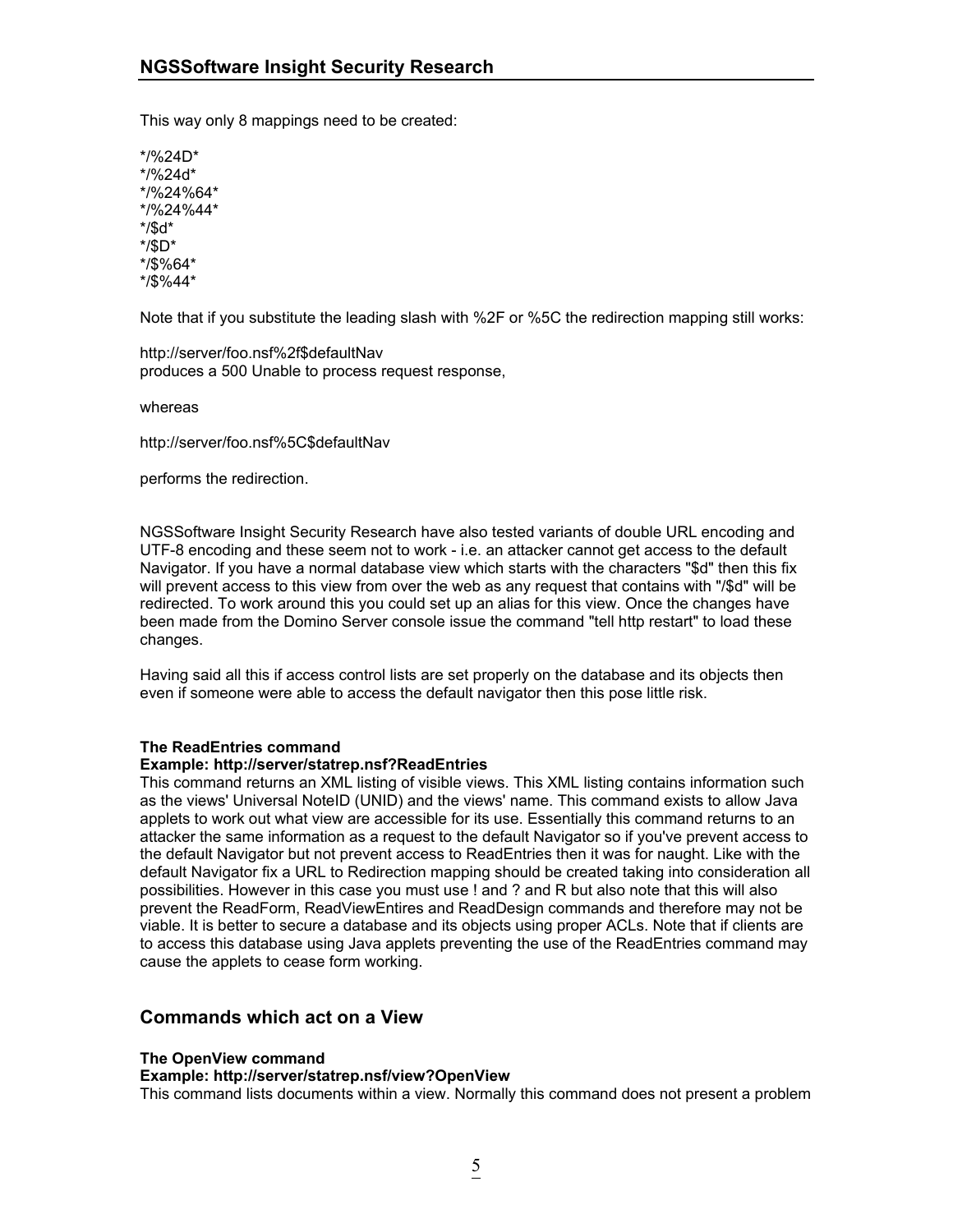and is integral to the way Domino operates.

#### **The ReadViewEntries command**

#### **Example: http://server/statrep.nsf/view?OpenView**

Like the ReadEntries command the ReadViewEntries command returns an XML listing of documents within a view and is used by client-side Java applets to make use of documents in the database.

#### **The ReadDesign command**

#### **Example: http://server/statrep.nsf/view?ReadDesign**

Like the ReadEntries command the ReadDesign command returns an XML listing, but this command returns a description of the structure of the view.

## **Commands which act on Documents**

#### **The OpenDocument command**

#### **Example: http://server/statrep.nsf/view/doc?OpenDocument**

The OpenDocument command opens a document in read mode.

#### **The EditDocument command**

#### **Example: http://server/statrep.nsf/view/doc?EditDocument**

If the ACLs on the document allow it, the EditDocument command opens a document in write mode. EditDocument returns an HTML form with fields in the document that can be edited. However, it is possible to change the other fields too. By saving the HTML page and editing the source an attacker can add the name of the field to be changed as a form input field and then submit the changes.

For example, consider a document that had two fields, "foo" and "bar". On requesting the EditDocument command the HTML form returned only allowed the editing of the "foo" field. By adding the line:

<INPUT TYPE="text" NAME="bar" VALUE="I shouldn't be able to change this but I can">

and then submitting the form both the "foo" and "bar" fields are changed. This of course only happens if the user has the permissions to edit that particular field.

#### **The SaveDocument command**

#### **Example: http://server/statrep.nsf/view/doc?SaveDocument**

If the source of the HTML form is viewed from the EditDocument command, you can see that the form action is to the SaveDocument command. Providing the ACLs allow it on submitting the EditDocument form the SaveDocument command is executed.

#### **The DeleteDocument command**

#### **Example: http://server/statrep.nsf/view/doc?SaveDocument**

As you would expect the DeleteDocument command deletes the document. If you don't want attackers stripping documents from your system it is advisable to setup ACLs correctly.

#### **The CreateDocument command**

#### **Example: http://server/statrep.nsf/view/form?CreateDocument**

Notes Forms are used to create documents in a Notes database. If you open a form over the web and HTML form is returned with an action of CreateDocument.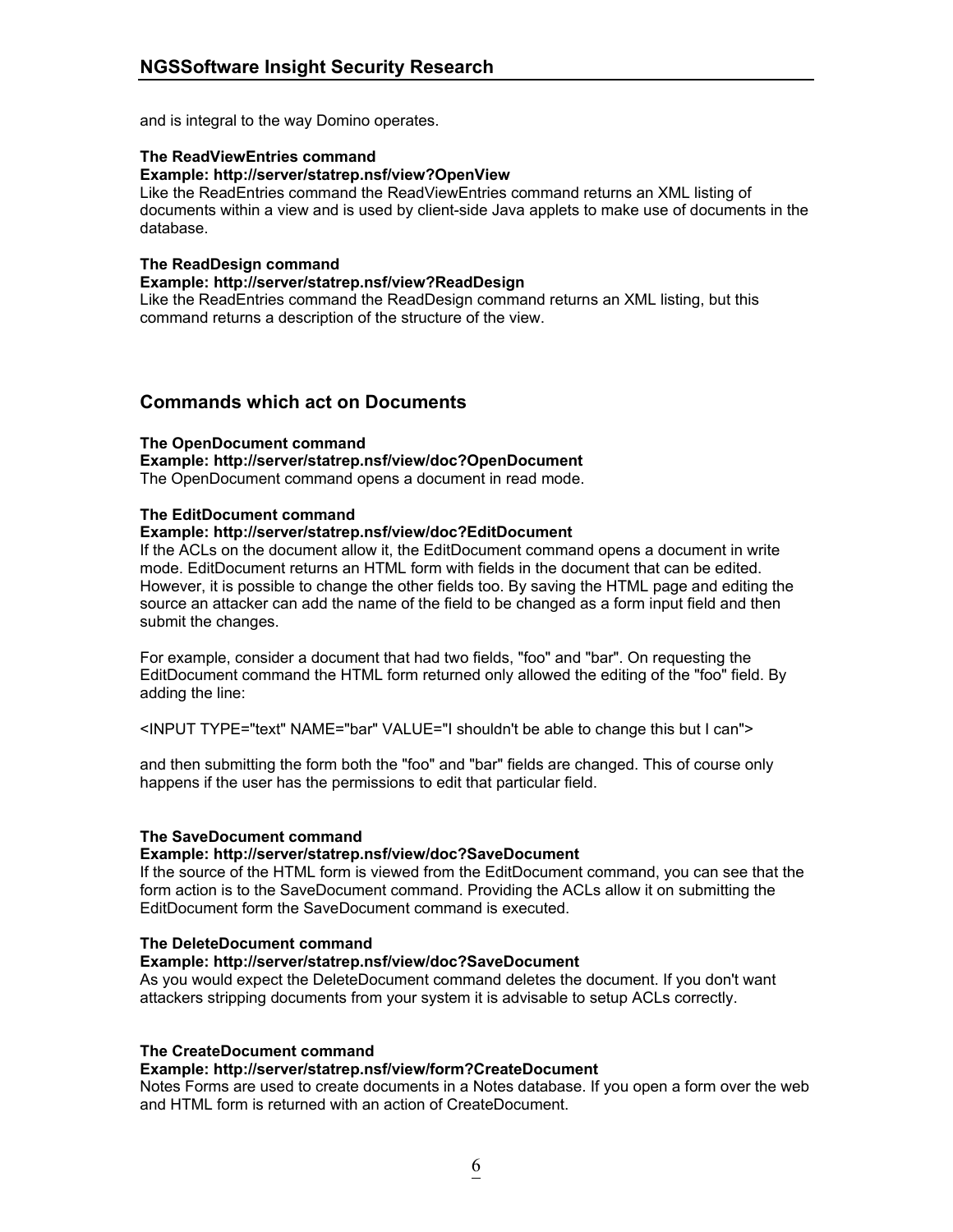For all these commands that act on Documents ensure that the ACLs are set correctly to prevent unauthorized tampering.

#### **Special Database Objects**

Notes database have special database objects. For example the default Navigator, \$defaultNav, and the \$searchForm template are two examples. Most of these have no security ramifications though it is helpful to know they exist and how they are used.

**The \$icon object Example: http://server/statrep.nsf/\$icon?OpenIcon**  This is the icon for the database.

**The \$help object Example: http://server/statrep.nsf/\$help?OpenHelp**  The \$help object describes how to use the database.

**The \$about object Example: http://server/statrep.nsf/\$about?OpenAbout**  This object opens a page that tells you "about" the database.

**The \$icon object Example: http://server/statrep.nsf/\$icon**  This is the icon for the database.

**The \$first object Example: http://server/statrep.nsf/view/\$first?OpenDocument**  This opens the first document in a given view.

#### **The \$defaultform object**

**Example: http://server/statrep.nsf/\$defaultform?OpenForm**  This returns the first form found in the database.

## **Database Structure Enumeration**

#### **Enumerating Views, Forms, Agents and Special Database Objects**

Objects in the database are tracked in many ways. There are Universal Note IDs (UNIDs) that are 32 character long strings. For example the following URL:

http://server/statrep.nsf/0a89ad68dd8b0187852561780077caf0/b937c60966dbb9dd80256a7400 059cc6

shows a view with a UNID of 0a89ad68dd8b0187852561780077caf0 and a document with a UNID of b937c60966dbb9dd80256a7400059cc6.

Another way to reference a database object is with its NoteID which is a much smaller number. For example, the NoteID of the view above has a NoteID of 136. A NoteID is basically the postion of the object in the database file, somewhat akin to a file pointer. As far as the author can tell there is no way to get the NoteID of a view remotely. However, for all Notes databases on all servers the way NoteIDs are issued is standard as higher level objects such as forms and views reside at roughly the same location between two database files.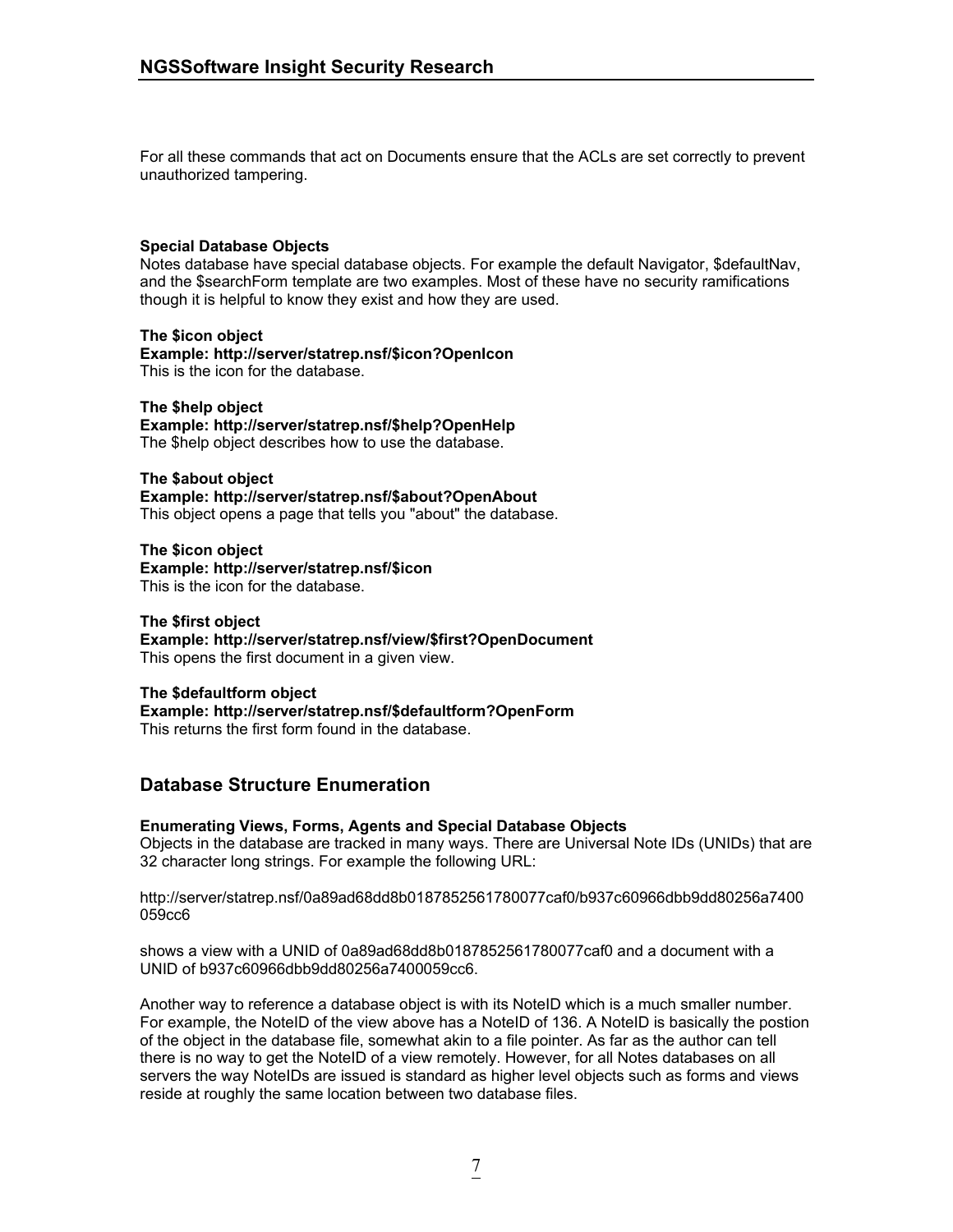For any view, hidden or visible, form or agent the NoteID issued to that object is issued starting at around 0x11A and increments in 4. Try it out: Make 10 requests

http://server/statrep.nsf/11A http://server/statrep.nsf/11E http://server/statrep.nsf/122 http://server/statrep.nsf/126 http://server/statrep.nsf/12A http://server/statrep.nsf/12E http://server/statrep.nsf/132 http://server/statrep.nsf/136 http://server/statrep.nsf/13A http://server/statrep.nsf/13E

and so on.

If the NoteID exists the page is returned. It may be a special database object such as \$icon or \$help, it might be a form or it might be a view. If the NoteID doesn't exist then the server will return an error, "Invalid or nonexistent document". There is one exception to this - if the server returns an "Unknown Command Exception" error then the NoteID belongs to an Agent - you can't call an Agent with its NoteID. By going all the way up from 0x11A to 0xFFF in increments of 4 (only 953 requests) you'll have found the NoteID of every hidden view, visible view, agent, form and special object - thus the higher level database structure can be enumerated.

#### **Enumerating Documents**

Documents also have a NoteID. To get the NoteID of a document open a view with the ReadViewEntries command.

http://10.1.1.28/statrep.nsf/3.+Events/?ReadViewEntries

The NoteID of every document in this view will be returned in the XML listing. One of the peculiar things with Domino is that if you reference a document that exists in one view you can access it by requesting it through another view.

For example go to

http://server/statrep.nsf/136?ReadViewEntries

select a NoteID at random (136 is the NoteID of the "3. Events" view) and then request it like so:

http://server/statrep.nsf/136/8F6

The Event document will be returned. Now request:

http://server/statrep.nsf/\$Alarms/

Normally with statrep.nsf there will be no documents in that view. However - now request

http://server/statrep.nsf/\$Alarms/8F6

and the Event document is returned!

This means that it is possible to gain access to documents in one view through another and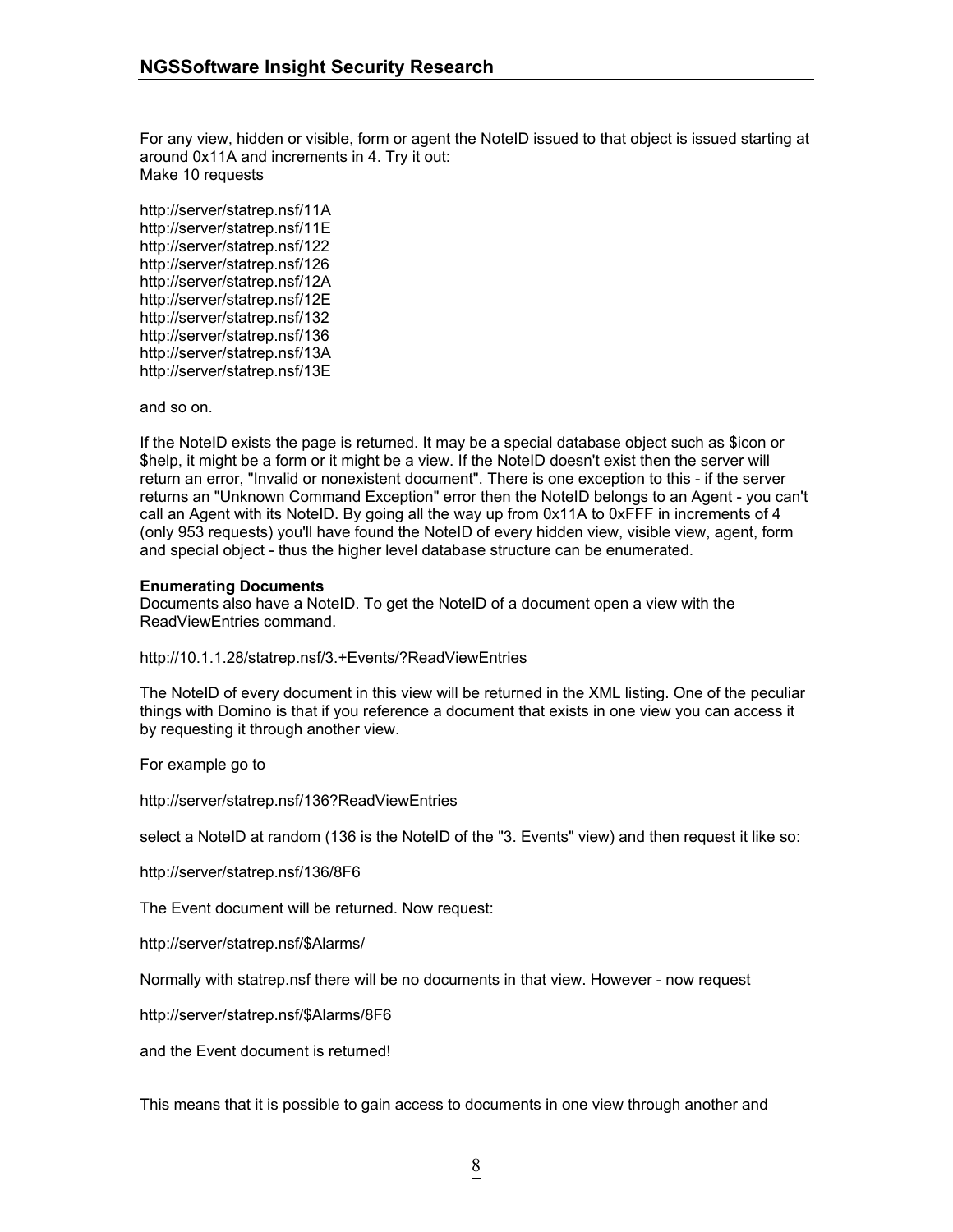therefore it is possible to enumerate all the documents in a database by selecting 1 view and counting upwards from 0x8F6 in increments of 4. (As far as the author can tell document NoteIDs start at 0x8F6)

http://server/statrep.nsf/\$Alarms/8F6 http://server/statrep.nsf/\$Alarms/8FA http://server/statrep.nsf/\$Alarms/8FE http://server/statrep.nsf/\$Alarms/902 http://server/statrep.nsf/\$Alarms/906 http://server/statrep.nsf/\$Alarms/90A and onwards...

When a 500 Invalid or nonexistent message is returned all of the documents have been enumerated. If the server returns a 404 it usually means the document no longer exists - for example it has been deleted.

#### **By-passing ACLs set on views**

The fact that you can request a document in one view through another view opens up a security hole. If ACLs are set on a view to give say only admins access, then any documents in that view may be access directly through another view - thus bypassing the access control. This works because the permissions allow access to the database, the fake view and the document in question. At each stage where permission checking takes place the authorization process succeeds. If the request was made through the real view then authorization would fail. Remember by requesting a NoteID you're simply asking for the contents from a position in the database file.

To prevent against this, you must ensure that not only do you set ACLs on views but also on the documents that view is supposed to protect.

## **Features of Domino that lead to security vulnerabilities**

Domino comes, by default with a Web Administrator database, webadmin.nsf. Anonymous users are not allowed to access this database, but they are allowed to access the template from which webadmin.nsf is derived, webadmin.ntf. Webadmin.ntf contains the same functionality as it's database child and resides in the same directory. Recalling from the introduction, database files (those with a .nsf, .ns4 and .box file extention) are served from the lotus\domino\data directory. Everything else is served from the lotus\domino\data\domino\html directory. Therefore if a user were to request

#### http://server/webadmin.ntf

Domino would search in the latter of these two locations, but as webadmin.ntf actually exists in the former location the server cannot find the file and returns a 404 file not found message. However, there are a couple of features of Domino that can allow a user to trick domino into searching in the right directory for webadmin.ntf. Firstly is the use of ReplicaIDs. A ReplicaID is used to maintain a database's consistency - if the database exists in two locations i.e. on two separate servers then Domino uses the ReplicaID to keep track of changes. It is completely legal to make a request to Domino for a database using its ReplicID.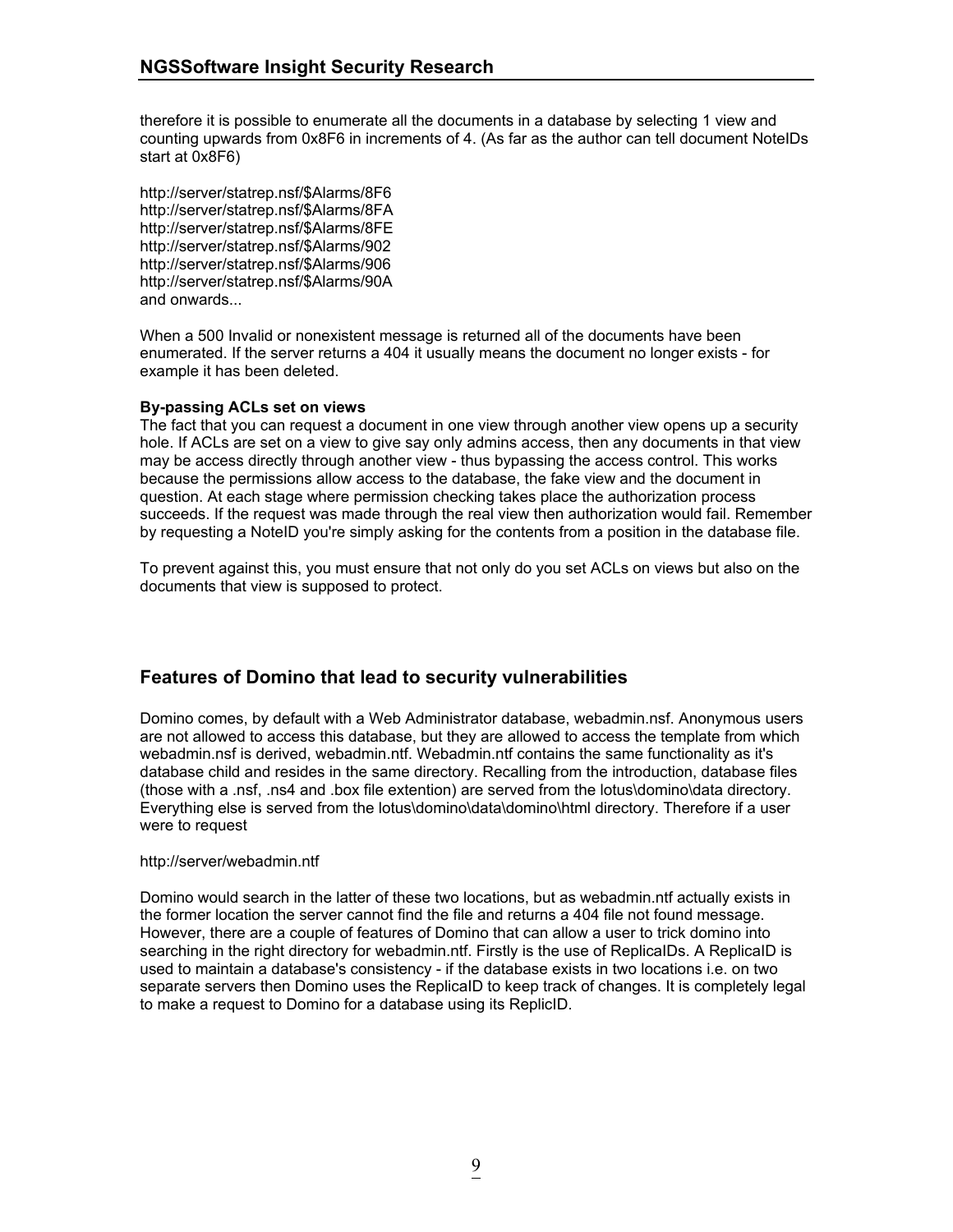For example, on the author's system the ReplicaID of names.nsf is 80256A7100183ABF and access could be had to names.nsf through any of the following requests.

http://server/80256A7100183ABF/ http://server/\_\_80256A7100183ABF.nsf/ http://server/ 80256A7100183ABF.ns4/ http://server/\_\_80256A7100183ABF.box/

Each of the requests will cause Domino to look in the lotus\domino\data directory for a file with this ReplicaID. As names.nsf is created afresh with each new install the ReplicaID of the author's names.nsf file will probably be different to everyone else's names.nsf. However, the Web Administrator template file, webadmin.ntf is not created from scratch. It is shipped whole as part of the install and therefore the ReplicaID of the author's webadmin.ntf will be the same as everyone elses webadmin.ntf. Therefore by making a request for webadmin.ntf's ReplicaID an anonymous user can can access to the Web Administrator and use its functionality. To get the ReplicaID of the webadmin.ntf file open catalog.nsf holding Control, Shift and H down together whilst you open the catalog. (This key sequence will show all hidden views as well as visible of the database). The ReplicID can be found in the "\$ReplicaID" hidden view.

Another method of tricking Domino into opening the Web Administrator template is through the use of buffer truncation. By making the following request

http://server/webadmin.ntf++++++\_250\_pluses+++++.nsf/

access to webadmin.ntf is granted. This works because Domino attempts to protect itself from buffer overrun attacks and chops a user request down to a safe size. In terms of events here's what happens. Domino receives the request and converts all the pluses to spaces and sees it has a .nsf file extention and therefore loads the database parser. The database parser chops the end off of the request, (thus removing the .nsf) to prevent any buffer overrun and then looks in the lotus\domino\data directory for the file, webadmin.ntf<space><space><space>.... which it finds and then opens. Thus again the attacker can use webadmin.ntf's functionality.

As far as securing against this goes the best solution is to delete the webadmin.ntf file. And probably best to remove the webamin.nsf file too. The buffer truncation issue will be fixed in Domino 5.0.9. Further to this the default permissions set on the Web Administrator template file will be modified.

## **General Information Leakage**

#### **Statrep.nsf Default Permissions**

The default permissions on the Statistics Report database (statrep.nsf) are set to Default with Manager level access. This means that an anonymous user can, not only browse the database for information, but also edit, create and delete documents. Many of the entries under the "3. Events" view can contain sensitive information pertinent to the system setup and its failures. This information can be used by an attacker when forming further attacks. Needless to say the permissions set on this database should be modified to prevent anonymous access.

#### **Domino Banners**

By default with every page sent by a Domino web server in response to a client request a banner is embedded at the top of the HTML. This banner details the version of Domino and the operating system type it is running on - such as Windows NT on Intel. This is not desirable, as this information can aid an attacker in building attacks against the server. To prevent this information from being sent, edit the notes.ini file adding a line "DominoNoBanner=1". Note that even if you set this value the server version will still be sent in the "Server:" HTTP response - however, the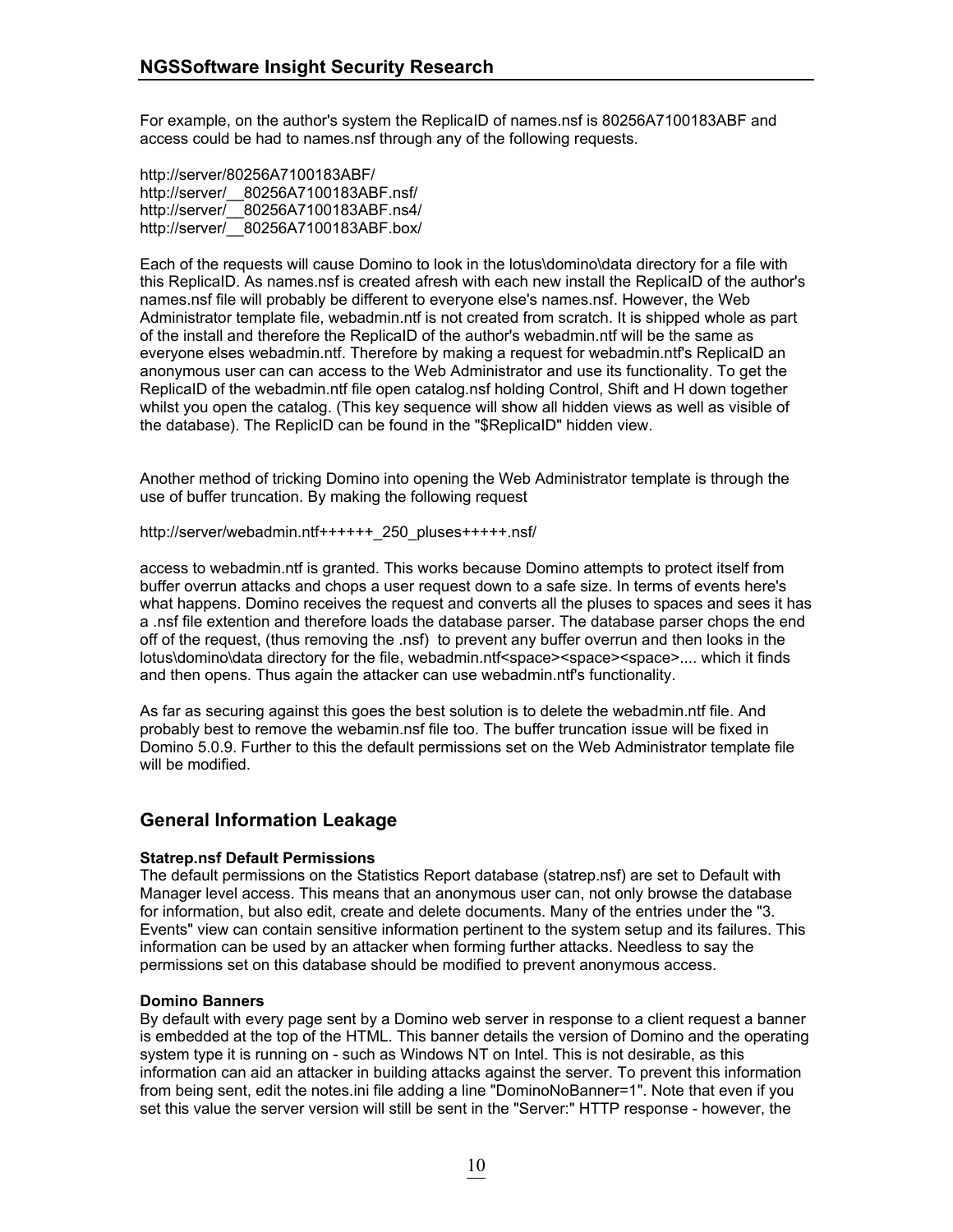operating system is omitted. With Domino 5.0.9 due to be released in November 2001 if the DominoNoBanner is set to 1 then the "Server:" HTTP header will no longer be sent as well.

#### **Physical Paths**

In older versions of Domino if a request was made to a nonexistent executable in the /CGI-BIN the physical path was revealed. More recent versions don't exhibit this behaviour.

### **Common Misconfigurations**

Often, too many people allow anonymous access to sensitive databases such as the Domino Directory, names.nsf. This database controls the server's configuration and also stores the user database. It would not be a good thing to allow anonymous users to download valid Notes users' userid files - with access to these an attacker will be able to masquerade as that user. Other databases that can commonly and wrongly be accessed include but is not limited to, catalog.nsf, domlog.nsf, log.nsf, statrep.nsf, bookmark.nsf and domcfg.nsf.

#### **User Authentication**

Domino supports two methods for authenticating users over the web. The first, and default method, is to send a 401 Unauthorized HTTP response back to a client if they attempt to access a resource they are not authorized to do so. This response will cause the user's web browser to pop up a window prompting for a user ID and password. With the initial 401 server response also comes a realm – the realm describes the protected resource and upon successful authentication every time the user requests anything in that realm (i.e. anything to do with that resource) their browser will automatically send with the request the user's credentials. This type of web authentication is known as Basic Authentication and the scheme used to obfuscate the user id and password is base 64 encoding. This is not encryption. A base 64 encoded character string can be easily converted into its original. Anyone with a network sniffer on the wire between the user and the Domino server will be able capture this information.

The second type of authentication used if forms based authentication. Here, when a user makes a request for a resource they are not allowed to access the server returns a 200 OK HTTP response but rather than returning the page, it returns a login form. The user would enter their ID and password in this form and submit it. If authentication is successful the server generates a cookie that is used in future requests made by the user. The server maintains a list in memory of all active sessions and uses this cookie for authorization purposes. If no activity has taken place in a given amount of time, half and hour by default then the server times out the session and the user will have to authenticate again. Like with Basic authentication the user id and password are sent over the network wire in clear text and anyone with a sniffer will be able to access this information.

With both methods it is suggested that if you are going to allow users to authenticate over the web it should be done over secure socket layer (SSL) as this will prevent anyone from with a sniffer from capturing credentials as the traffic is encrypted. As a side note, with Domino 5.x, SSL version 2 is disabled and only SSL version 3 is. SSL2 should be left disabled as SSL 2 is much more easy to break than SSL3 and if an attack is successful the attacker will be able to derive the server's private key.

#### **A Note on Notes Access Control Lists**

Many times in this document we have drawn attention to setting ACLs correctly. Before we delve into ACLs it's important to understand the difference between authentication and authorization. Authentication describes when a user passes over some credentials such as a user ID and password to be allowed access. Authorization describes what that user can do after they have been authenticated. Just because a user has be authenticated does not mean they have the